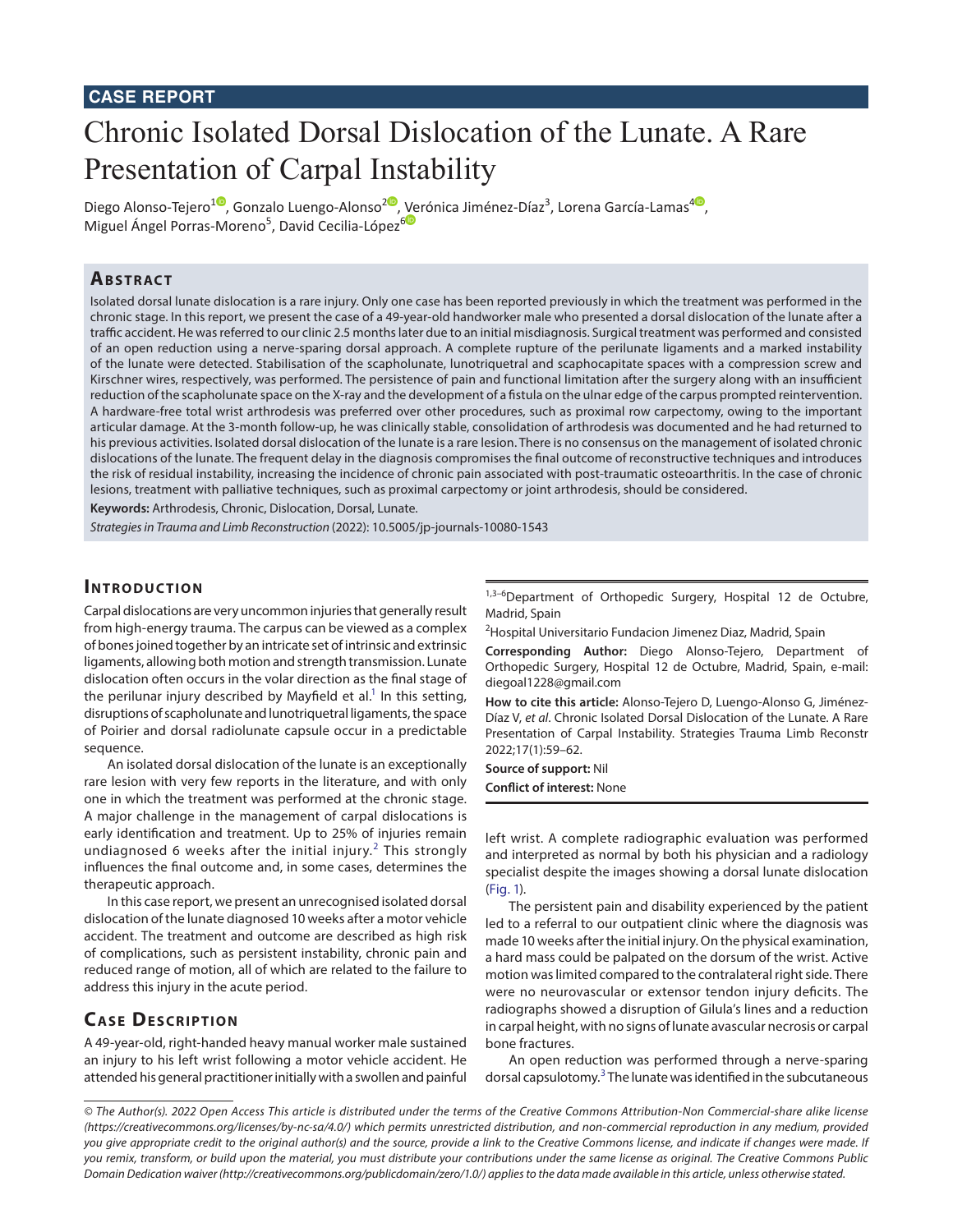

**Figs 1A and B:** Initial plain radiographs of the wrist (anteroposterior and lateral views) show a dorsal dislocation of the lunate with corresponding distortion of the Gilula's lines. There is no evidence of any carpal bone fracture



<span id="page-1-2"></span>**Figs 3A and B:** Postoperative plain radiographs (anteroposterior and lateral views) show a correct articular reduction. A cannulated headless screw was placed between scaphoid and lunate. K-wires connecting lunate to triquetrum and scaphoid to capitate contributed to additional stability

<span id="page-1-0"></span>

**Fig. 2:** Intraoperative picture of the open reduction. Intraoperative picture shows the dorsal capsule retracted and the lunate dislocated with no soft tissue remnants. Intercarpal ligament deterioration prevented direct repair



**Figs 4A and B:** Postoperative radiographs at 2 months show a relapse of the instability. The lunate is dorsally dislocated and a decrease in carpal height can be observed

<span id="page-1-1"></span>tissue with minor residual ligament attachments. A complete rupture of scapholunate and lunotriquetral ligaments was noted with no remnants to facilitate a primary repair ([Fig. 2\)](#page-1-1). There was no evidence of articular cartilage disruption of the lunate or the proximal pole of the capitate. Although the lunate could be reduced into its place gently, this was very unstable and dislocated again with the wrist in the neutral position. A K-wire was used as a joystick and worked to hold the lunate in its place temporarily. We placed a 24-mm headless cannulated screw between the scaphoid and lunate. Additionally, we used K-wires connecting triquetrum to lunate and scaphoid to capitate [\(Fig. 3](#page-1-2)). An implant-related fracture occurred in the scaphoid intraoperatively.

After surgery, the wrist was immobilised with a splint below the elbow for 6 weeks. By that time, the K-wires were removed and active non-weight-bearing range of motion exercises were encouraged. Two months after surgery, the patient reported pain

<span id="page-1-3"></span>with daily activities and severe stiffness. Radiologically, the lunate appeared dorsally luxated and a decrease in carpal height was observed [\(Fig. 4\)](#page-1-3).

A hardware-free wrist arthrodesis was chosen because of the appearance of a fistula where the ulnar side K-wire was placed previously. Although oral antibiotic treatment was prescribed, an infection could not be ruled out prior to the revision surgery. Nine months after the initial injury, a radiocarpal fusion was performed. Generalised osteoarthritis of the radiocarpal joint was observed. The fixation was performed with two K-wires in a cross configuration. Cancellous bone autograft from the distal dorsal radius and biphasic calcium phosphate composite block bone graft were incorporated at the fusion site.

Surgical wound infection occurred in the post-operative period that was treated with oral antibiotics, local debridement and dressings containing silver. Twenty-four months after surgery,

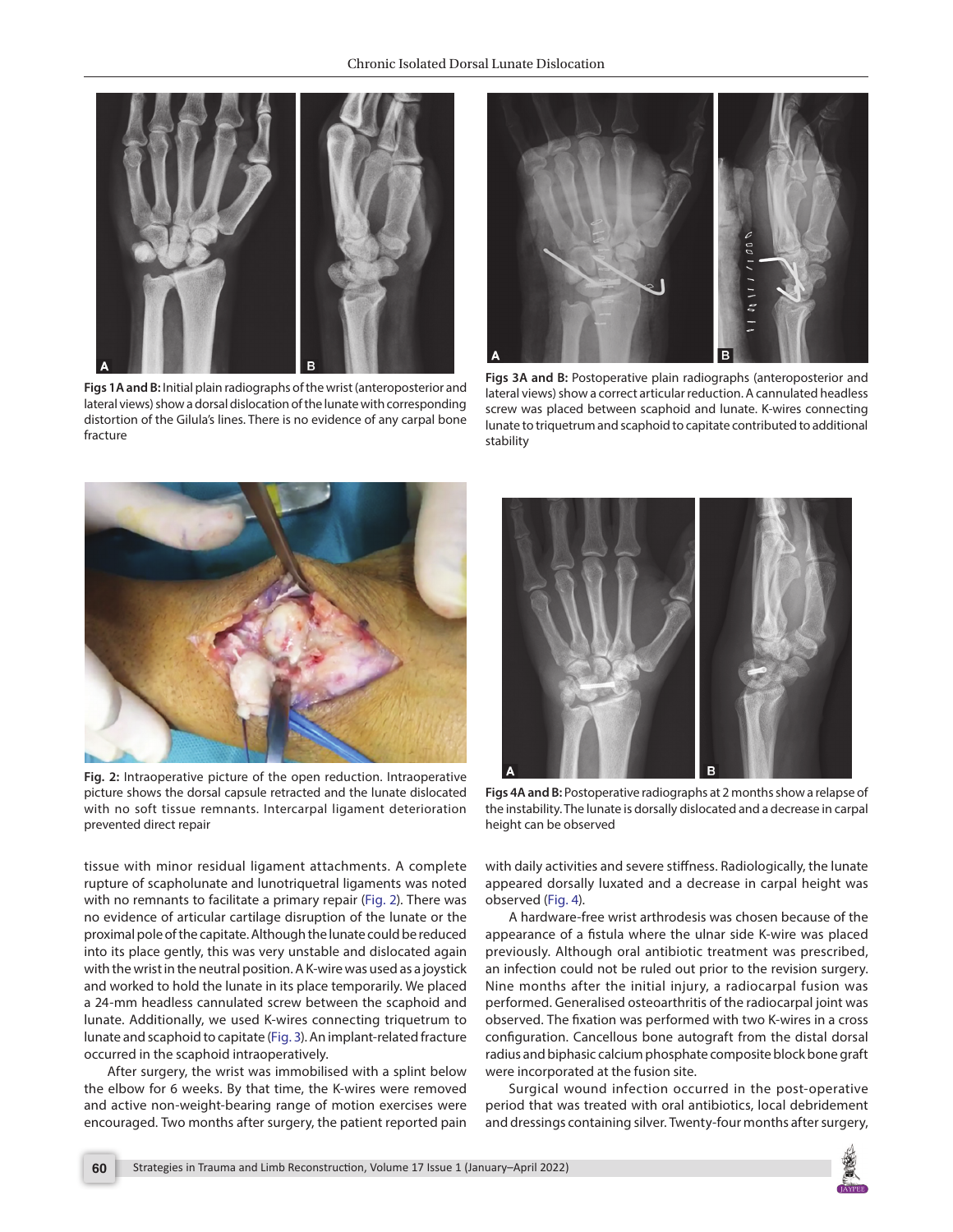

<span id="page-2-0"></span>**Figs 5A and B:** Postoperative radiographs 24 months after wrist arthrodesis show a successful radiocarpal arthrodesis. The patient remains asymptomatic with excellent function

the patient does not report any further pain or tenderness. He has resumed his work fully as a construction worker. He does not refer to disability. Functional assessment using the QuickDASH questionnaire was excellent, with a score of 11 points. Radiographic evaluation shows a successful radiocarpal arthrodesis ([Fig. 5\)](#page-2-0).

#### **Dis c u s sio n**

Isolated dorsal dislocation of the lunate is a very rare injury with few cases described in the literature. This case is the second example of a chronic isolated dorsal dislocation of the lunate. The first was reported by Seidenstein et al.<sup>[4](#page-3-3)</sup> A dorsal dislocation of the lunate after wrist hyperflexion was diagnosed correctly only after 3 months from the initial injury. A lunate excision was performed as definitive treatment. Almost complete wrist motion and strength were restored with only mild residual pain.

Some cases of isolated dorsal lunate dislocations have been described in which definitive treatment could be performed in an acute or subacute phase. The case described by Bilos et al.<sup>[5](#page-3-4)</sup> was of a dorsal lunate dislocation after a repetitive low-energy trauma. An open reduction and direct repair of the affected ligaments were achieved. Siddiqui et al.<sup>[6](#page-3-5)</sup> reported a case caused by a lowenergy trauma where a Kirschner wire, used as in the Kapandji technique, was enough for keeping the lunate in its place. Both cases reported excellent functional outcomes. Finally, Zaidenberg et al.<sup>[7](#page-3-6)</sup> communicated a dorsal lunate dislocation after a fall on a dorsally flexed wrist. An anatomical reduction and a ligament repair using suture anchors were performed. The clinical and functional outcome could not be evaluated because of a foreign body reaction to the suture anchors which caused severe chondral damage to the lunate and scaphoid. Other cases of dorsal lunate dislocation reported in the literature have presented with associated lesions, such as carpal bone fractures or tendon injuries.

The most accepted theory for perilunate dislocations was proposed by Mayfield et al.<sup>1</sup> He postulated that the injury occurred after a force applied to the wrist in extension, ulnar deviation and intercarpal supination. A predictable pattern of injury develops starting from the radial to the ulnar side and follows four consecutive stages. In the fourth stage, dorsal radiocarpal ligament disruption allows the lunate to dislocate anteriorly as the rest of the carpus returns to the neutral position. Additionally, a reverse mechanism was described by Viegas et al., $^8$  $^8$  in which the injury advances from the ulnar to the radial side when the wrist is placed in extension and intercarpal pronation. This pattern causes a volar intercalated segment instability lesion. It is proposed by some authors that the isolated dislocation of the lunate might be caused by a mechanism contrary to the volar dislocation as a final step of the pattern described by Viegas.

The true mechanism of injury involved in an isolated dorsal lunate dislocation is unknown. Neither the theory described by Mayfield nor the one by Viegas describes a scenario in which an isolated dorsal lunate dislocation is present. Despite the few cases of this kind of lesion reported in the literature, a wide variety of injury mechanisms have been described. Most authors agree on high-energy trauma occurring on a hyperflexed wrist. However, Zaidenberg et al.<sup>7</sup> reported a fall onto an outstretched and dorsally flexed wrist, and Siddiqui et al. $^6$  described a low-energy mechanism. In this case, the position of the wrist at the moment of impact is unknown.

Historically, the management of carpal instability is the closed treatment for acute perilunate dislocations. The trend today has changed; early open anatomic reduction, internal fixation and ligament repair are considered a gold standard by most authors.  $9-11$  $9-11$ The open approach allows the surgeon to assess the condition of the articular cartilage directly and to choose between a direct repair or a non-reconstructive procedure. Nonetheless, despite early and appropriate treatment, complications, such as pain, stiffness and loss of strength are common and this ranges from 20 to 30% of the cases.<sup>11[,12](#page-3-10)</sup> In the last few years, some authors have shown encouraging results with an arthroscopically assisted surgery without direct ligament repair in terms of carpal stability, wrist motion and functional scores[.13](#page-3-11)

According to Herzberg's classification, chronic dislocation is that which persists unreduced for more than 45 days. Up to 25–26% of the perilunate dislocations are missed initially. A delay in treatment is related to a worse functional and radiological outcome.<sup>[2](#page-3-1)</sup> Complications, such as chronic carpal instability, avascular necrosis, reduced mobility and arthritis are associated with carpal dislocations not treated at an early stage.<sup>14</sup>

Adequate results for the treatment of chronic perilunate lesions can be achieved with an open reduction and internal fixation procedure[.15–](#page-3-13)[18](#page-3-14) Ligament reconstruction is usually not possible due to tissue distortion and extensive scarring. When persistent instability is observed, ligamentoplasty techniques, such as that described by Corella et al.,<sup>19</sup> are indicated if correct reduction can be achieved in the absence of chondral damage. There is no generally accepted consensus on the upper time limit by which open reduction can be performed for these injuries which have been missed. Siegert et al.<sup>20</sup> achieved satisfactory results in unrecognised cases that were present for up to 35 weeks.

Insufficient accuracy in reduction and the presence of articular damage are also predictors of a poor outcome.<sup>11[,16,](#page-3-17)[17](#page-3-18)</sup> Salvage procedures, such as partial or complete wrist arthrodesis, should be considered in cases where a satisfactory reduction is not obtained or when serious articular damage is present. Proximal row carpectomy is an alternative for cases where the articular surfaces of the proximal pole of the capitate and the lunate fossa of the radius are intact. Interventions, such as partial or complete lunate excision, have been abandoned due to unfavourable results.<sup>[20](#page-3-16)</sup>